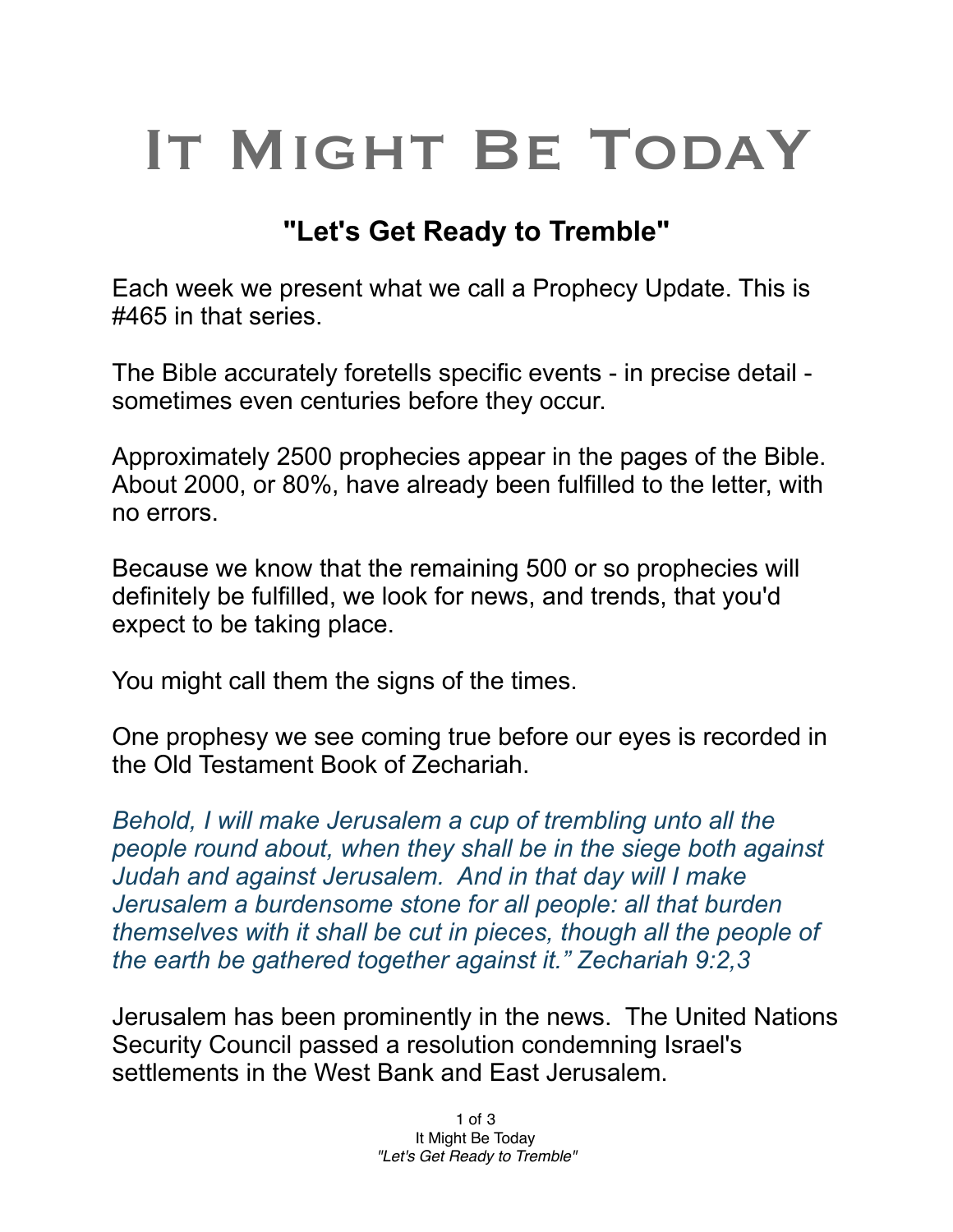The United States abstained on the resolution, allowing it to pass, rather than vetoing it - as it usually does with resolutions it sees as overly critical of Israel.

Israeli Prime Minister Benjamin Netanyahu summoned the US ambassador and launched a scathing attack on the Obama administration.

Nearly a dozen Democratic senators joined their Republican counterparts to condemn the United Nations for its "anti-Israel efforts," specifically the action in the Security Council condemning Israeli settlement activity facilitated by the Obama administration.

Meanwhile Senators Ted Cruz, Marco Rubio, and Dean Heller introduced the "Jerusalem Embassy and Recognition Act," which would move the U.S. embassy from Tel Aviv to Jerusalem. It would cut State Department funding until the embassy is relocated in the ancient Jewish capital.

Rubio's statement read: "Jerusalem is the eternal capital of the Jewish state of Israel, and that's where America's embassy belongs. It's time for Congress and the president-elect to eliminate the loophole that has allowed presidents in both parties to ignore U.S. law and delay our embassy's rightful relocation to Jerusalem for over two decades."

About two months ago, the Jewish Sanhedrin requested that president-elect Donald Trump and Russian President Vladimir Putin work together to help rebuild the Temple.